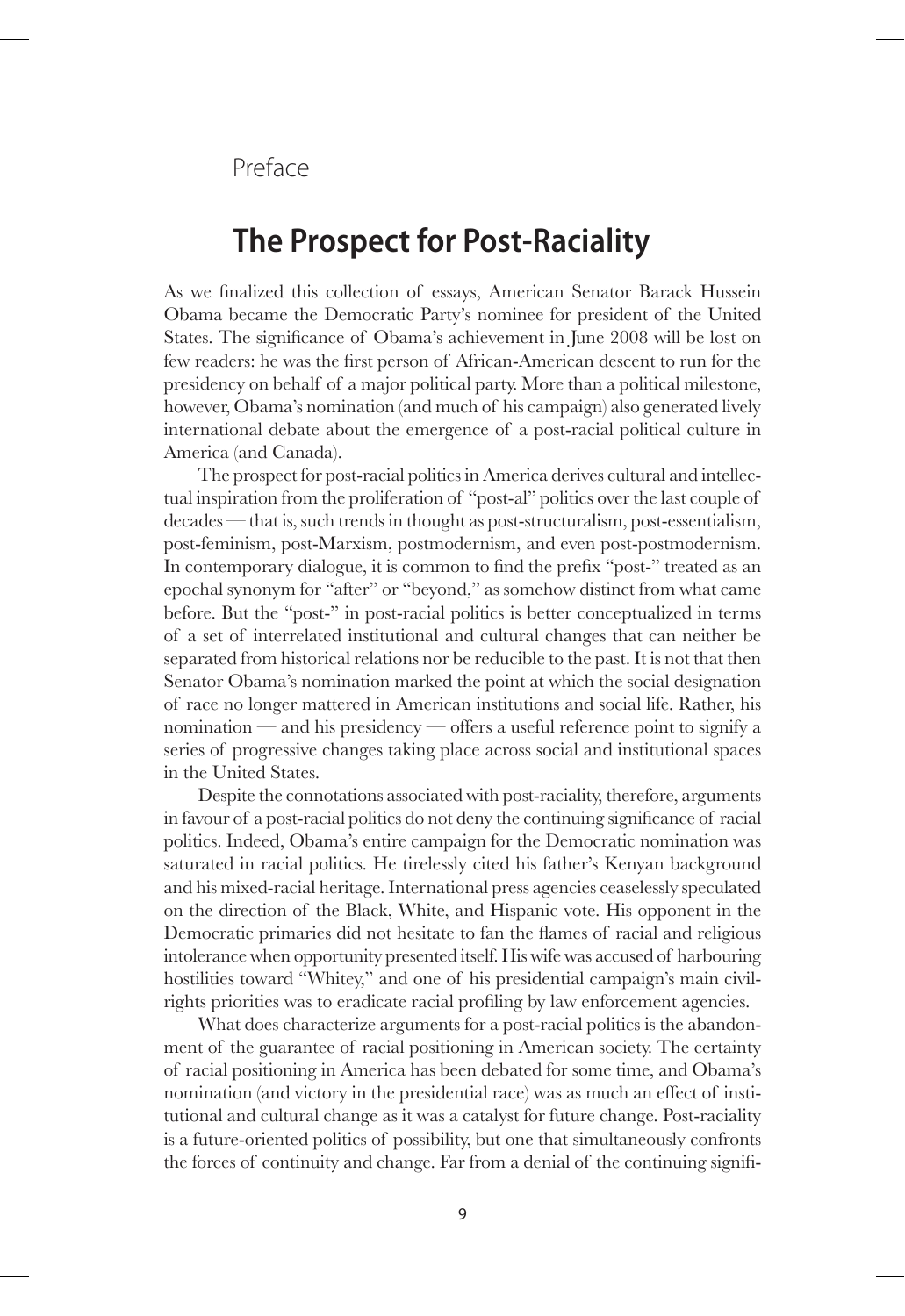cance of race, post-raciality derives from a politics of maturity (Obama 2006) that recognizes the salience of race but avoids resolute arguments about the fixity of difference and the uniformity of group experience.

For purposes of simplification, it is useful to think about post-raciality as comprised of at least two analytically distinct but empirically overlapping dimensions: institutional and hermeneutic. Institutionally, African-Americans are collectively wealthier, healthier, and better educated today than they have ever been. Important and persistent structural disadvantages persist in terms of wage opportunities, high school and college graduation rates, access to legal and political institutions, incarceration, and civil rights. But differential levels of access to valued material resources — such as jobs, savings, education, personal property, politics, the law — can be observed between African- and Euro-Americans as well as within the African-American community.

Hermeneutically, in Obama's many public addresses, he became fond of linking changing institutional patterns of participation and incorporation to subjective and inter-subjective feelings of belonging. Only in America, the Senator regularly preached, is a story like his possible: the son of a Black man from Kenya and a White woman from Kansas, raised with the help of White grandparents, and whose family is comprised of brothers, sisters, nieces, nephews, uncles, and cousins of every race and colour. What Obama articulated, and what resonated with a good number of Black and White Americans, is a sense of unity, collectivism, shared destiny, and hope for a fair and just future. Indeed, following his victory in the Democratic primaries, the international media provided dozens of testimonials from African-American men and women who explained that Obama's success was inspiring because it stood as a concrete example of what is possible. Although Obama's supporters are not always able to articulate clearly what it is about the idea of post-raciality that appeals to them personally and interpersonally, they are nevertheless certain that he generates energy and charisma rarely seen in formal political proceedings. The elusive hermeneutic character of this of post-raciality was perhaps best captured in Toni Morrison's endorsement letter to Obama:

> When, I wondered, was the last time this country was guided by such a leader? Someone whose moral centre was un-embargoed? Someone with courage instead of mere ambition? Someone who truly thinks of his country's citizens as "we," not "they"? Someone who understands what it will take to help America realize the virtues it fancies about itself, what it desperately needs to become in the world? Our future is ripe, outrageously rich in its possibilities. Yet unleashing the glory of that future will require a difficult labor, and some may be so frightened of its birth they will refuse to abandon their nostalgia for the womb. There have been a few prescient leaders in our past, but you are the man for this time. (Morrison 2008)

Admittedly, the prospect for post-raciality touches many nerves across the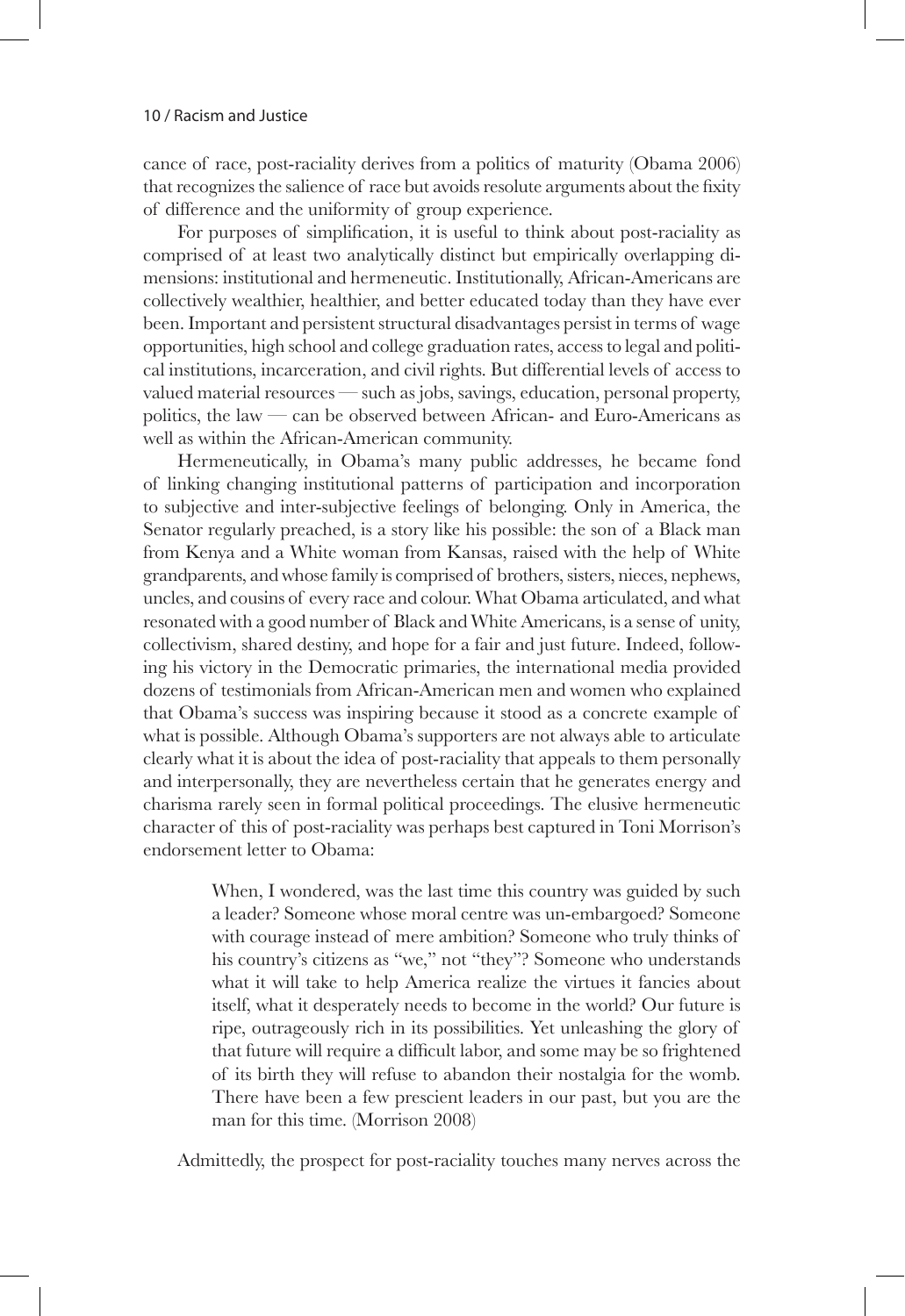#### The Prospect for Post-Raciality / 11

political spectrum. While some observers embrace post-raciality as a sign of the times and of things to come, others balk at the mere suggestion that race is anything less than the primary determinant in all areas of American (and Canadian) life. If nothing else, Obama's endorsement of post-racial politics has generated productive public debate about racism, identity, and justice well beyond the parameters of the United States. In the context of international public debate about the prospect for a post-racial politics, the time is fitting to present a collection of essays on race, racism, and the politics of inequality and change.

In this volume, we present a set of essays that collectively prioritize complexity over simplicity, progress over retrenchment, unity over diversity, and polemics over dogmatism. We seek to inform discussion and debate about the prospect for a post-racial politics that is not oblivious to either the importance of racial classification or the persistence of racism and injustice. For us, the prospect of a post-racial politics is one that avoids determinant statements based on essentialized identities. It is one that embraces contradictory empirical evidence. And it is one that moves forward progressively, yet reflexively.

In one sense, then, the volume is proscriptive. Over the past couple of decades, research and publications in the field of racism studies have narrowed to the point where there is increasingly little to differentiate among books and arguments. Orthodoxies have developed, and what was once a body of knowledge characterized by evidence-dependent investigation is filled with rhetorical claims and arguments based more on assumption and ideology than fact. The contributing authors to this volume present a number of polemical arguments to assess the current state of knowledge about race, racism, and justice, with the primary goal of critically examining the state of knowledge about the politics of inequality and change.

In a second sense, this volume is creative and original. By assessing the current state of knowledge about the politics of inequality and change through the proxies of major policy issues — such as reparations, essentialism, multiculturalism, anti-racism, and citizenship — we introduce debate, not only on the current state of knowledge in ethnic and racial studies, but also on future possibilities for social-justice work. The chapters provide fresh argumentation to inspire further exploration, theorization, and debate.

If there is one guiding philosophical framework to this book, it is an eschewal of either/or thinking — racism either exists or it does not, race either matters or it does not, progressive justice is either achievable or it is not. The cultural and institutional fabric of American and Canadian society is far too complex to characterize with a single stroke of the pen. A set of opportunities is available in both societies that people of all social designations can take advantage of to realize their dreams and aspirations. At the same time, social scientists have spent a considerable amount of time over the last forty years documenting how the structural bases of inequality and injustice operate to thwart those dreams and aspirations for millions of people. Our aim is to navigate some of these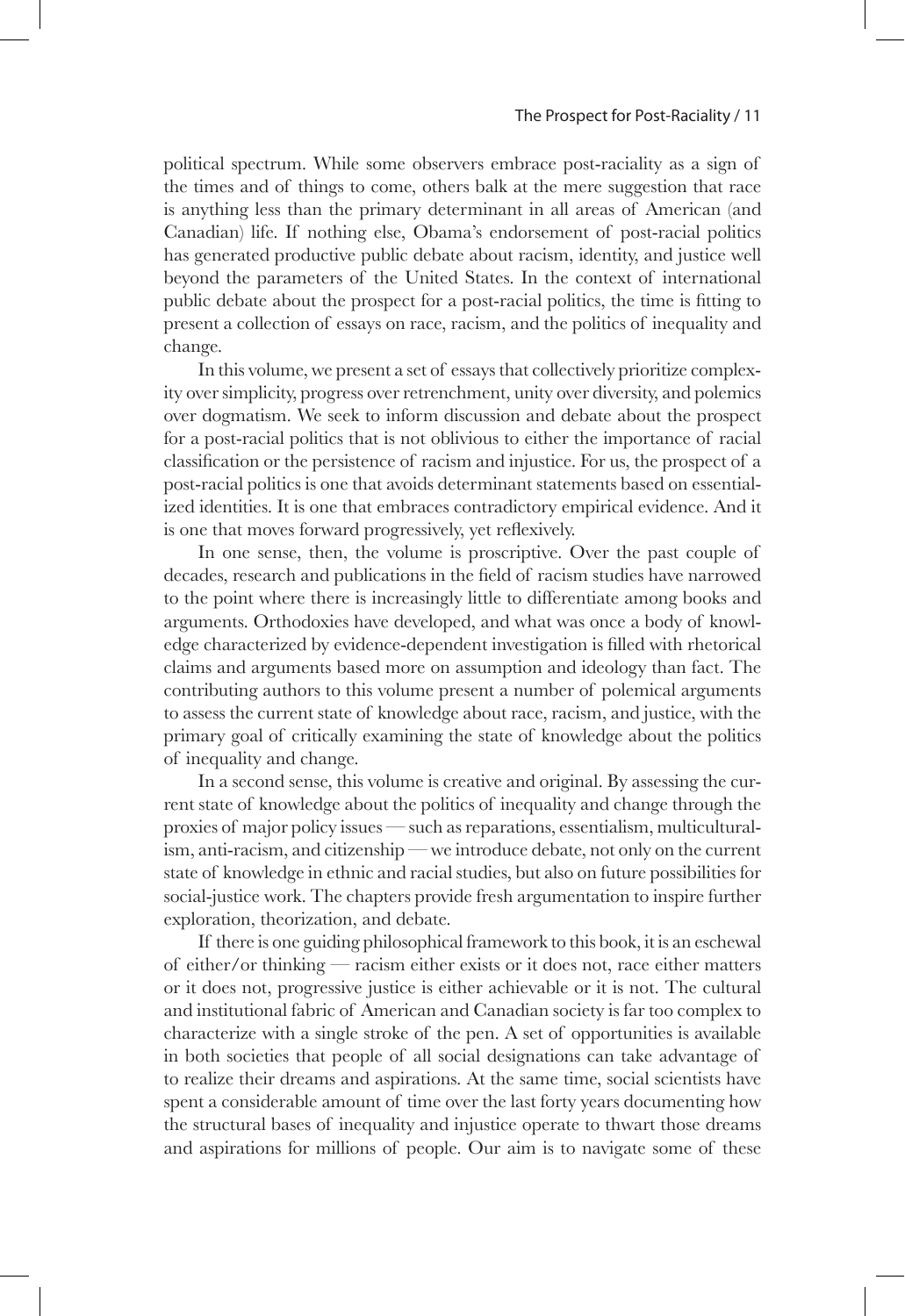contradictions in academic and everyday life, and to begin to shed light on the complexities of our time. We hope this volume leaves readers better informed about pursuit, racism, and justice. And, we hope that readers leave it with as many questions as answers.

Sean Hier Dan Lett Victoria, B.C.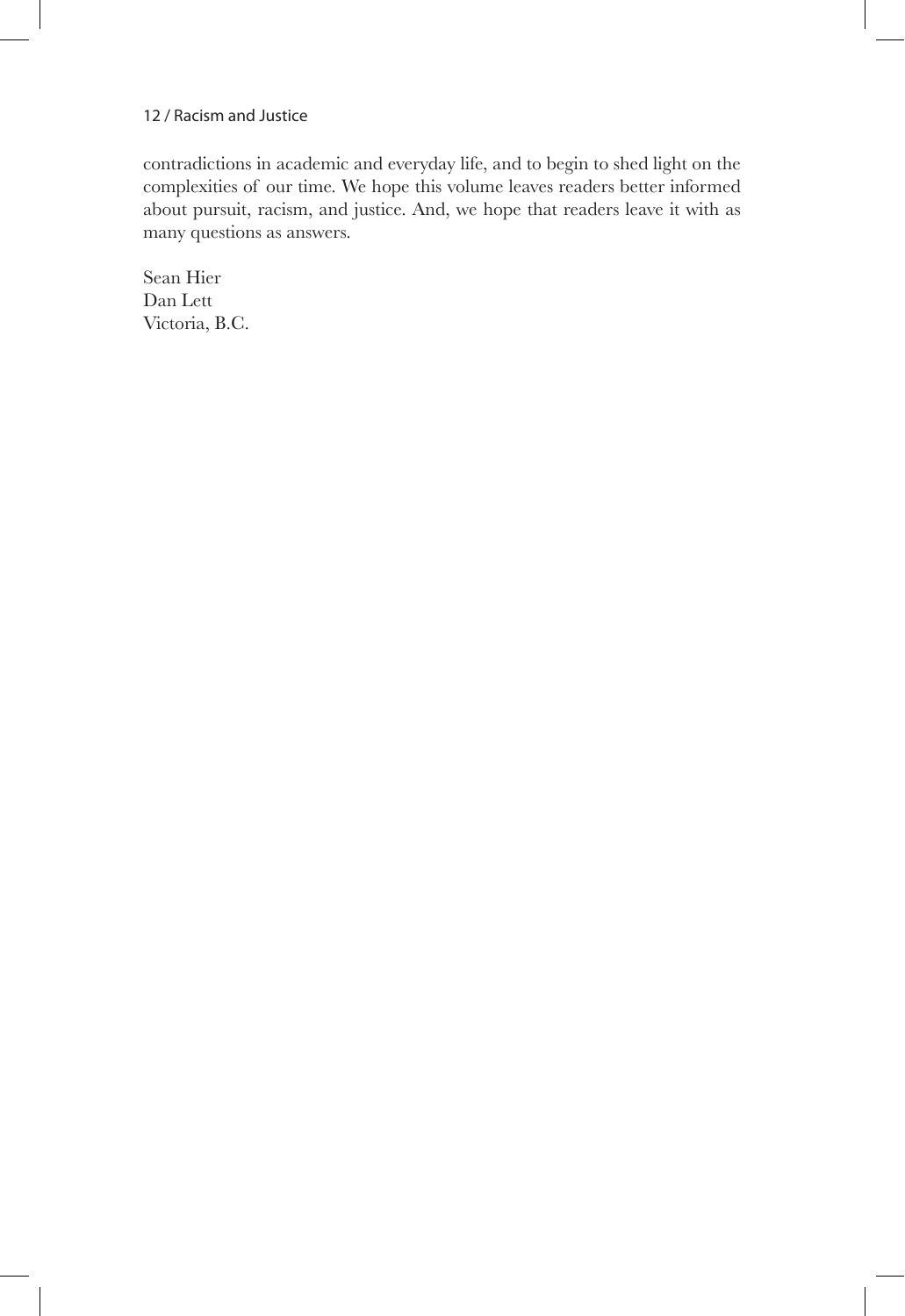Introduction

# **Paradoxes of Progress**

# *Sean P. Hier and Daniel Lett*

In his presidential address to the Midwest Sociological Society, Joel Best (2001) argued that the historical record of twentieth-century America is marked by significant social progress. At the turn of the century, he reasoned, a newborn male's life expectancy was forty-six years. By the turn of the next century, the average life expectancy for an American male had increased to seventy-three years. Female life expectancy rose even more dramatically in this period, and the life expectancy of non-Whites grew more rapidly than the life expectancy of Whites. In addition to gains in longevity, Best maintains that advances were also made in many other areas. At the turn of the twentieth century, for example, the right to vote was restricted to persons over twenty years of age, women could not vote in most states, and African-Americans were barred from voting in the Confederacy. At the close of the century, by contrast, the franchise had been generally granted to all Americans over seventeen years of age. Levels of high school graduation among seventeen-year-old Americans climbed from approximately 6 percent in 1900 to 85 percent in the late 1990s. And by 2000, the standard of living in America increased by about seven times what it was in 1900, to the extent that amenities once considered luxurious had become commonplace.

Despite these and numerous other examples of extraordinary net social improvements that transformed the lives and life chances of millions of people over the course of the twentieth century,<sup>1</sup> many sociologists — and, we would add, other social scientists — persist in laying claim to the era as racist, sexist, imperialist, and genocidal. As Best explains, in four mutually reinforcing paradoxical ways sociologists avoid talking about social progress, instead preferring to emphasize social division, dissolution, and decay. Undeniable strides continue to be made toward social parity and equality of opportunity, and social-justice measures have dramatically reduced overall patterns of social inequity and deprivation. But our efforts to achieve the perfect society inevitably fall short of realizing this ultimately unattainable goal, and the progress that has been made is unevenly distributed within and among social domains. Given that patterns of social inequality have not been eliminated altogether, the optimistic pursuit of the perfect society has the paradoxical effect of fostering a disciplinary pessimism about the state of social affairs in (North) America. This "paradox of perfectionism," says Best, exists alongside a second mutually reinforcing paradox in research into social problems — a "paradox of proportion" — whereby, as larger social problems are reduced in significance (e.g., infant mortality rates), smaller problems start to appear larger and more alarming (e.g., childhood obe-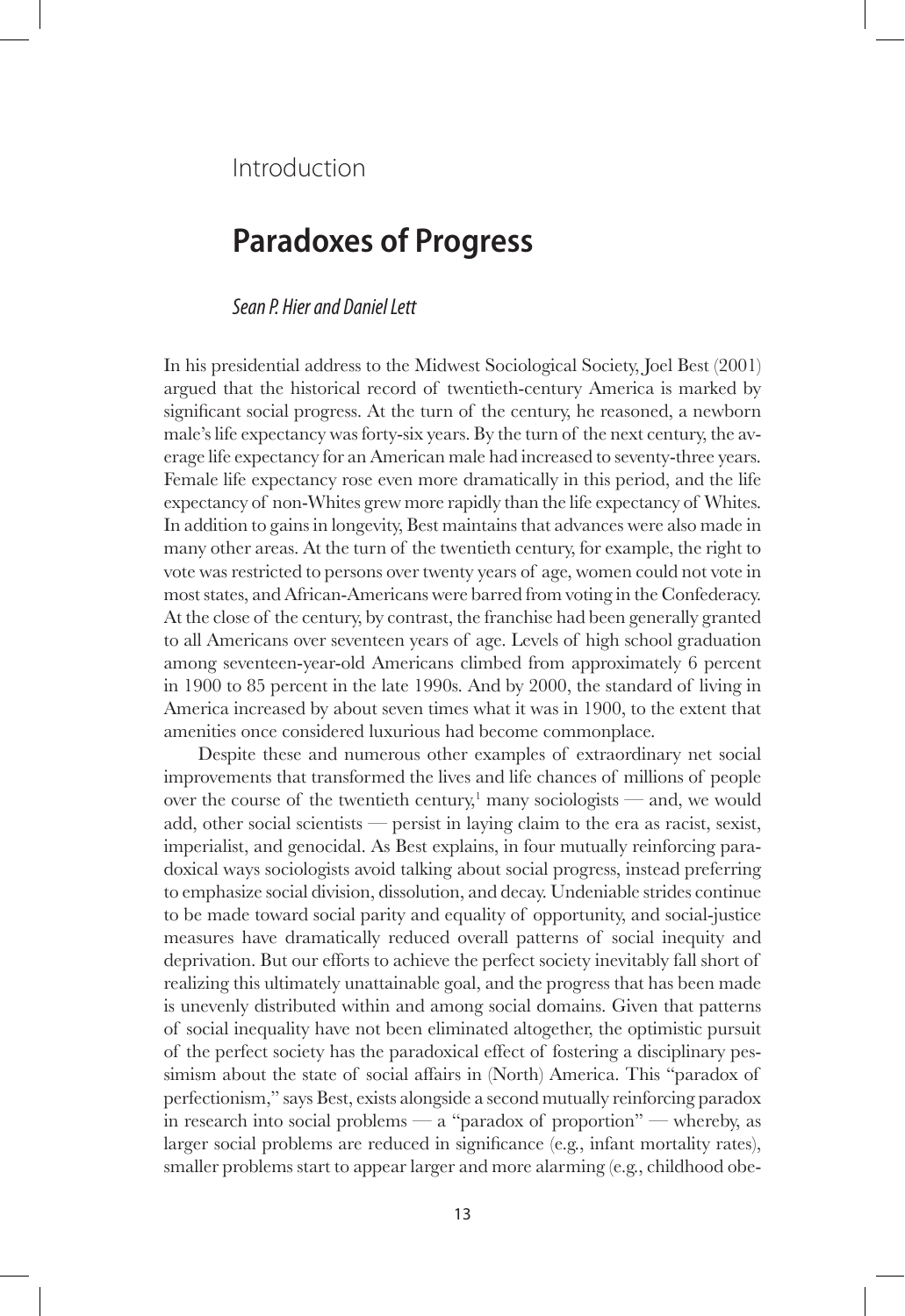sity). As smaller problems assume greater significance, claims to a greater number of social problems proliferate (a "paradox of proliferation") — a paradox not unrelated to the proliferation of sociologists and social scientists themselves. The culmination of these interrelated paradoxes is, for Best, a "paradox of paranoia" that things are bad and that they are only getting worse.

By identifying four interlocking paradoxes of social progress, Best doesn't suggest that American or Canadian society is free of social problems or that the social problems increasingly concerning social scientists are insignificant or undeserving of sustained attention. He does suggest, however, that there are different ways to conceptualize and explain the problems we face, that the assessment of social progress is not an all-or-nothing exercise, and that the sense of our collective glass as half-empty rather than half-full is in no small part a result of the ways in which analysts themselves lay claim to, and construct, social problems.

One indispensable, albeit taken-for-granted, component of successful socialjustice politics is the ability to recognize social progress and to build on the institutional and cultural factors that make possible collective gains in human rights and social equality. Only the most dogmatic of readers will deny that twentieth-century North America witnessed remarkable social progress in health, social welfare, and human rights. This is neither to ignore nor to minimize the significance of the wars, exclusions, genocides, aggressions, and inhumanities that marked the century. Social progress is not a zero-sum game — it is observed inconsistently, haphazardly, and differentially between and among societies and peoples (Hier 2007). The politics of social justice must never lose sight of the indignities and atrocities that have brutalized, and continue to scar, human societies. But socialjustice politics must also be progressive and forward thinking. It is important to remain critical of current social injustices and to understand how historical patterns of inequality inform contemporary culture and politics. It is also important to develop progressive, empirically informed strategies to build on the progress that has been achieved through policy, legislation, and cultural practice. Although many social scientists continue to argue that structural barriers restrict the full and equal institutional participation of women, minorities, and other historically disadvantaged groups, these barriers are increasingly, albeit unevenly, contested as partial, fragmented, shifting, and — importantly — surmountable.

# **Social Progress and Racism in Canada**

The social scientific literature on racism in Canada has failed to escape the paradoxes of progress that characterize research into social problems generally. Although considerable social progress has been achieved over the past fifty years in key institutional domains, the closer approximation to perfection is, paradoxically, fostering pessimism about the state of racism in Canada. Since the 1960s, for example, systemic changes to Canadian immigration policies and human-rights culture have dramatically altered the ancestral composition of the population. Prior to the 1960s, Canada's population was predominantly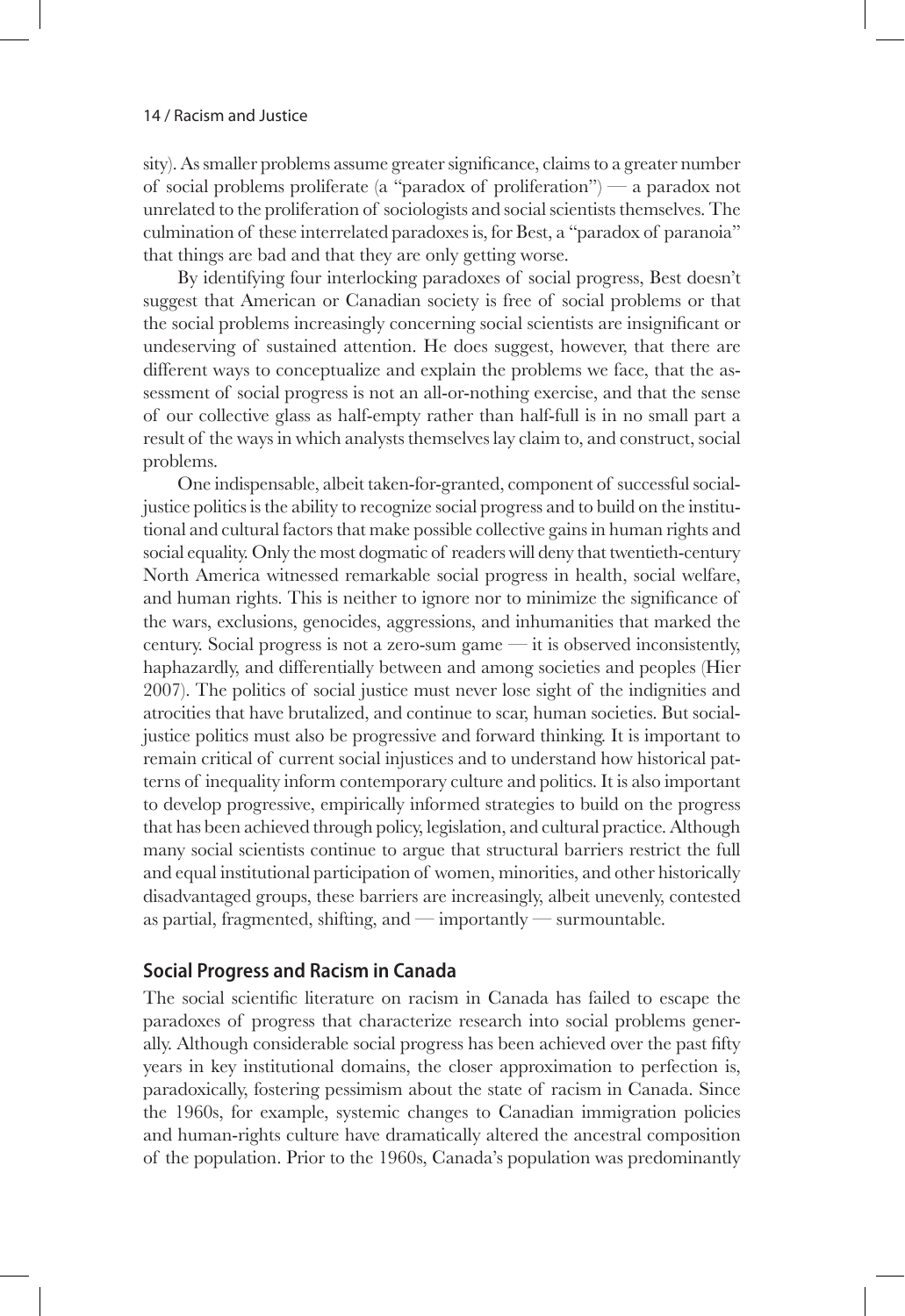European in origin (almost 97 percent), the majority of which originated from Western Europe. Following changes to immigration policies in 1962 and 1967, the non-European (including Aboriginal) proportion of the population grew from approximately 6.3 percent in 1986 to 11.2 percent by 1996 (Li 1996). In real figures, the number of Canadians (including Aboriginals) who traced their ancestry to geographical locations other than Europe grew from approximately 420,283 people in 1951 to 9,267,564 in 1991, a net increase of 8,847,281 people in the span of four decades. It is estimated that between 19 and 23 percent of Canadians will be able to claim visible minority or Aboriginal status by 2017 (Heritage Canada 2005).

Dramatic changes to the ancestral composition of the Canadian population have facilitated increasing participation rates for members of visible minority groups in other valued institutional and cultural arenas. A growing number of Canadians of visible minority status are graduating from high school and entering college and university programs. While differences remain within and among visible and non-visible minority groups in terms of high school and postsecondary graduation, there has been an upward trend in rates of attendance and graduation over the past three decades. Since 1970, there has also been a steady increase in the number of foreign-born, non-European professional workers in the country, and, as a result, the earning potential of their Canadian-born offspring (and their offspring's offspring, etc.) has grown. Furthermore, members of Canada's visible minority groups are entering formal politics at an accelerated rate, and there has been a decline in the proportion of members of the corporate elite in Canada who trace their ancestry to Western Europe (Ogmundson and McLaughlin 1992). There is consistent evidence that educational attainment, labour market successes, and occupational distribution for visible minority groups compares to if not exceeds Canada's charter groups, the British and French (Herberg 1990; Reitz and Breton 1994; Hum and Simpson 1999), and a scholarly interest in "Canadian" as an ethnic identity among English-speaking, non-Aboriginal Canadians has recently developed (see Howard-Hassman 1999). While these general aggregate changes do not imply that racism ceases to be a significant social problem in Canada, they do attest to the fact that considerable social progress has been made over the last four or five decades.

Still, given that anti-racist and social-justice efforts have fallen short of entirely eradicating racism in Canadian society, many social scientists continue to lay claim to the pervasiveness of institutional or systemic forms of racism in the country. Henry and Tator (2006), for example, argue that despite the historical and contemporary evidence of racism as a pervasive and intractable reality, White Canadians exist in a state of collective denial. Although formal racist policies have been eradicated in the country, they maintain that a covert form of racism persists that is invisible to everyone but those who suffer from it. Bannerji (2000: 9) contends that Canada's official discourse of cultural permissiveness deflects critical attention from "a constantly racializing Canadian political economy." Fleras and Elliot (2002: 261) conclude their assessment of ethno-racial diversity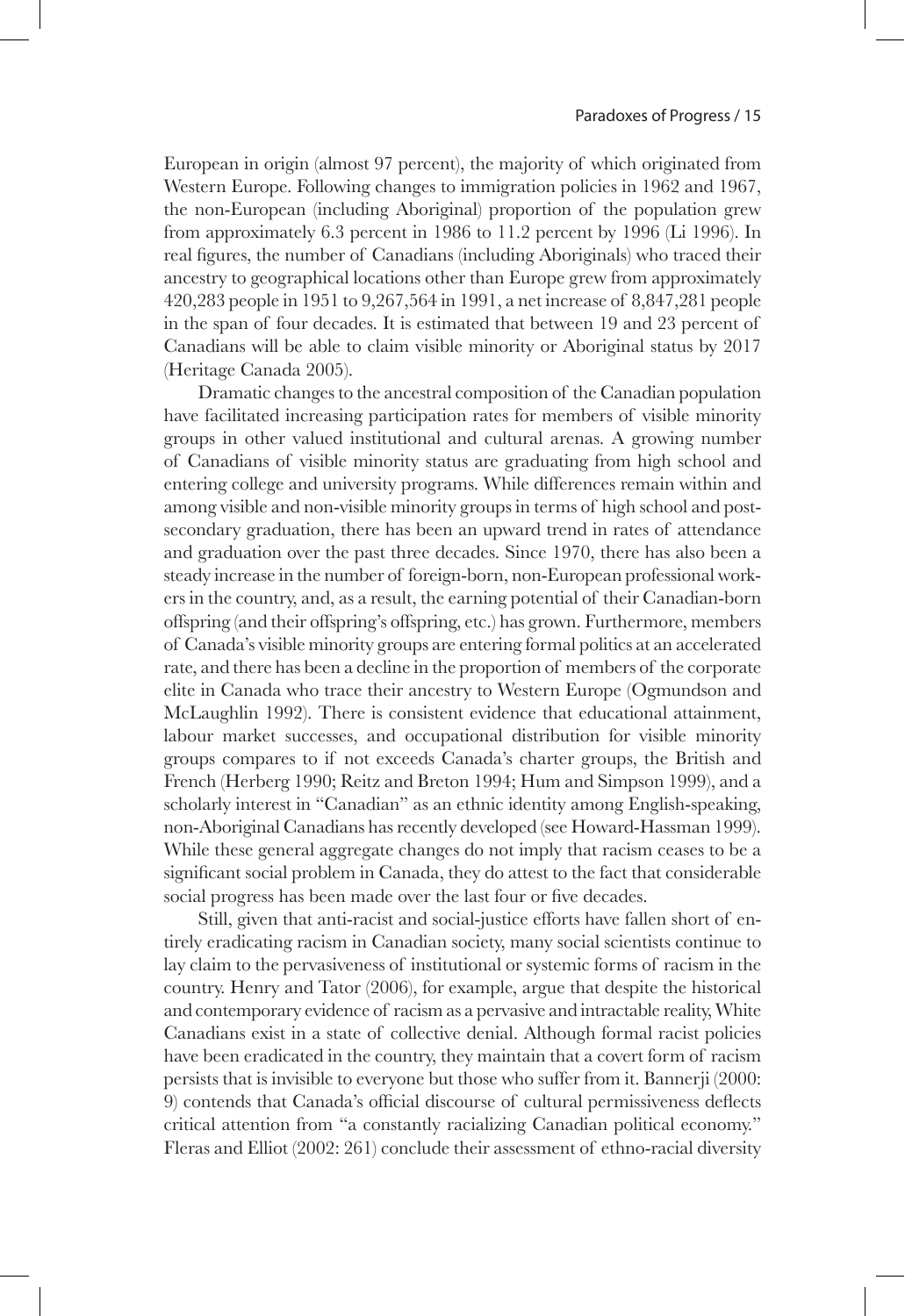in Canada on a cautionary note, opining that "the more things change, the more they stay the same." And, in her study of equality of opportunity in Canadian medical schools, Beagan (2001: 583) argues that, despite the express commitment of the medical institution to race, gender, sexuality, and class equality, "micro inequities and everyday inequities construct an institutional climate that may marginalize and alienate some students." For Beagan, the persistence of "micro inequalities" operating at the interactional level of everyday life amounts to an institutionalization of privilege that signals who belongs in Canada and who does not.

This last example acutely exemplifies the paradoxes of social progress operating in studies of racism and ethno-racial diversity in Canada. In her investigation, Beagan finds no evidence attesting to systemic barriers in the medical school admission processes or in the profession generally. What is significant to her, rather, is the persistence of everyday inequalities, including personal perceptions of prejudice and infrequent but nevertheless repetitious race-based jokes. She acknowledges social progress in the realm of formal patterns of institutional incorporation, to the extent that "medical schools today have an institutional commitment to equality which has led to the reduction or eradication of overt discrimination… and to the establishment of policies and procedures to address harassment and discrimination" (587). Nevertheless, she finds grounds for pessimism about the institutional climate in Canadian medical schools. We do not wish to contest the argument that micro inequalities are significant sociological concerns that demand attention within and beyond the medical establishment. We argue, however, that it is a sign of remarkable social progress that sociologists are increasingly, albeit unevenly, shifting their attention away from overt forms of structural racism that function to exclude, degrade, and deny entire groups of people and to examine more closely the cultural significance of glances, stereotypes, and the enduring query, "Where are you *really* from?"

In the 1980s, it became increasingly common for sociologists to conceptualize racism as a structural phenomenon embedded in core institutions such as the educational system and the labour market. Influenced by the resurgence of Marxism through the 1970s, as well as by the growing visible minority population and important shifts in the ways multiculturalism policy was administered in Canada, social scientists began to conceptualize racism as an ideology. The general argument was that racism is a complex set of beliefs, values, ideas, and assumptions that functions to mystify or distort similarities among human beings in the wider interests of capital accumulation, profitability, and the maintenance of power. To measure racism as an ideology that informs everyday practices and patterns of incorporation, social scientists investigated multivariate relationships in an effort to document the material effects of racist ideology in key institutional areas. Importantly, the ideology of racism was understood to manifest itself in the inequitable distribution of valued social resources (e.g., jobs, education), and the remedy for racism was understood to involve state interventions to "level the playing field."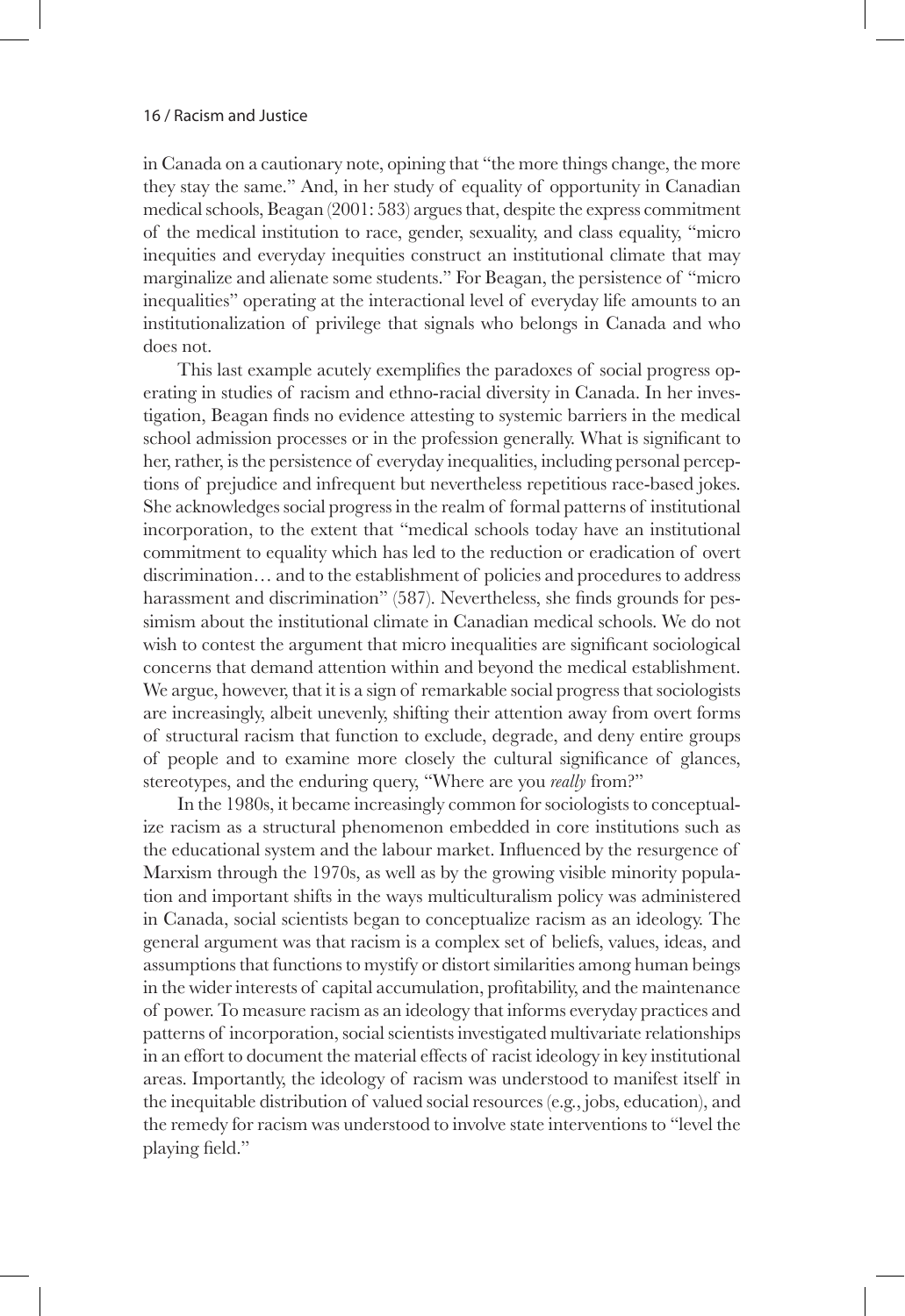Taken as a whole, levels of institutional racism have declined over the last twenty-five years. As structural racism declined throughout the 1980s and 1990s, however, claims of racism paradoxically increased. Inspired by a number of studies, including Philomeno Essed's (1991) *Understanding Everyday Racism*, it became increasingly common for Canadian scholars to substitute explanations for racism as objectively measurable structural phenomena with explanations of racism as a subjective, inner feeling or experience that can only be understood through individual narratives and self-reports. As the 1990s wore on, analytical emphases on multivariate relations were outnumbered by studies that emphasized personal perceptions, experiences, and stories, and "White people" were called upon to individually recognize and avow their power and privilege. The onus of responsibility for eradicating racism increasingly shifted from the Canadian state to "White people" as an undifferentiated group, and it became fashionable in scholarly writings for authors to provide protracted accounts of their personal and cultural status to establish their credentials to speak on matters of race and racism. These trends toward experiential-interpretive research not only exacerbated the paradoxes of progress in Canadian racism studies, but they also and more importantly contributed to the depoliticization of anti-racist interventions by fostering explanations of racism as individual rather than structural in character.

The purpose of this book is not to rationalize, minimize, or ignore the embarrassment, hurt, disrespect, or sense of exclusion that comes with everyday forms of injury and insult. Indeed, the contributing authors and editors are keenly aware of the experiential dimensions of racism and related inequalities. The purpose of this book, rather, is to critically assess the current state of knowledge about racism, justice, and social change in Canada and beyond. Over the past couple of decades, research and publications in the field have narrowed. The empirical literature on race and racism has also become increasingly polarized. On the one hand, a large number of researchers lay claim to the pervasiveness of "institutional" or "systemic" racism in Canadian cultural and institutional life. For these researchers, race cannot be subordinated to any other social indicator (e.g., class): to question the significance of race or the pervasiveness of racism is, for them, a rationalization or denial of racism. On the other hand, a smaller group of researchers is producing a body of evidence that contests the extent to which the social category of race functions as an irrefutable determinant for the inequitable distribution of services and resources in the country. For these researchers, race is often overplayed at the expense of other social indicators: they contend that there is as much variation among members of the same visible minority groups as there is among different groups.

The collection begins with the assumption that the formation of a socialjustice infrastructure in Canada over the past thirty-five years has resulted in widespread social change as far as ethno-racial minorities are concerned. While we are not oblivious to the fact that racism continues to negatively affect the lives and life chances of members of Canada's diverse ethno-racial communities, we